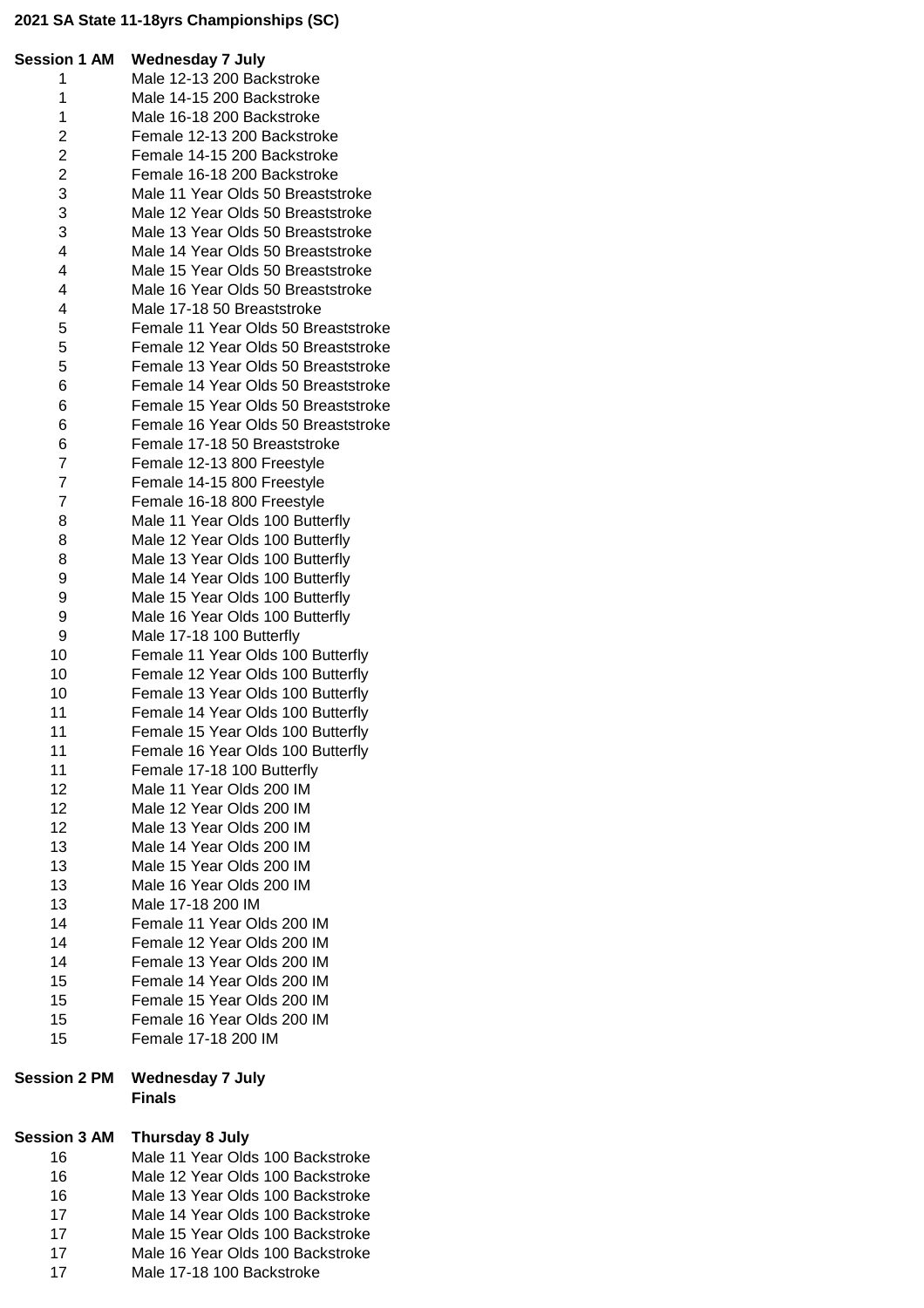| 18 | Female 11 Year Olds 100 Backstroke |
|----|------------------------------------|
| 18 | Female 12 Year Olds 100 Backstroke |
| 18 | Female 13 Year Olds 100 Backstroke |
| 19 | Female 14 Year Olds 100 Backstroke |
| 19 | Female 15 Year Olds 100 Backstroke |
| 19 | Female 16 Year Olds 100 Backstroke |
| 19 | Female 17-18 100 Backstroke        |
| 20 | Male 11 Year Olds 50 Freestyle     |
| 20 | Male 12 Year Olds 50 Freestyle     |
| 20 | Male 13 Year Olds 50 Freestyle     |
| 21 | Male 14 Year Olds 50 Freestyle     |
| 21 | Male 15 Year Olds 50 Freestyle     |
| 21 | Male 16 Year Olds 50 Freestyle     |
| 21 | Male 17-18 50 Freestyle            |
| 22 | Female 11 Year Olds 50 Freestyle   |
| 22 | Female 12 Year Olds 50 Freestyle   |
| 22 | Female 13 Year Olds 50 Freestyle   |
| 23 | Female 14 Year Olds 50 Freestyle   |
| 23 | Female 15 Year Olds 50 Freestyle   |
| 23 | Female 16 Year Olds 50 Freestyle   |
| 23 | Female 17-18 50 Freestyle          |
| 24 | Male 12-13 200 Butterfly           |
| 24 | Male 14-15 200 Butterfly           |
| 24 | Male 16-18 200 Butterfly           |
| 25 | Female 12-13 200 Butterfly         |
| 25 | Female 14-15 200 Butterfly         |
| 25 | Female 16-18 200 Butterfly         |
| 26 | Male 12-13 400 Freestyle           |
| 26 | Male 14-15 400 Freestyle           |
| 26 | Male 16-18 400 Freestyle           |
| 27 | Female 12-13 400 Freestyle         |
| 27 | Female 14-15 400 Freestyle         |
| 27 | Female 16-18 400 Freestyle         |

#### **Session 4 PM Thursday 8 July Finals**

## **Session 5 AM Friday 9 July**

| 28 | Female 11 Year Olds 50 Backstroke |
|----|-----------------------------------|
| 28 | Female 12 Year Olds 50 Backstroke |
| 28 | Female 13 Year Olds 50 Backstroke |
| 29 | Female 14 Year Olds 50 Backstroke |
| 29 | Female 15 Year Olds 50 Backstroke |
| 29 | Female 16 Year Olds 50 Backstroke |
| 29 | Female 17-18 50 Backstroke        |
| 30 | Male 11 Year Olds 50 Backstroke   |
| 30 | Male 12 Year Olds 50 Backstroke   |
| 30 | Male 13 Year Olds 50 Backstroke   |
| 31 | Male 14 Year Olds 50 Backstroke   |
| 31 | Male 15 Year Olds 50 Backstroke   |
| 31 | Male 16 Year Olds 50 Backstroke   |
| 31 | Male 17-18 50 Backstroke          |
| 32 | Female 11 Year Olds 100 Freestyle |
| 32 | Female 12 Year Olds 100 Freestyle |
| 32 | Female 13 Year Olds 100 Freestyle |
| 33 | Female 14 Year Olds 100 Freestyle |
| 33 | Female 15 Year Olds 100 Freestyle |
| 33 | Female 16 Year Olds 100 Freestyle |
| 33 | Female 17-18 100 Freestyle        |
| 34 | Male 11 Year Olds 100 Freestyle   |
| 34 | Male 12 Year Olds 100 Freestyle   |
| 34 | Male 13 Year Olds 100 Freestyle   |
| 35 | Male 14 Year Olds 100 Freestyle   |
| 35 | Male 15 Year Olds 100 Freestyle   |
| 35 | Male 16 Year Olds 100 Freestyle   |
| 35 | Male 17-18 100 Freestyle          |
|    |                                   |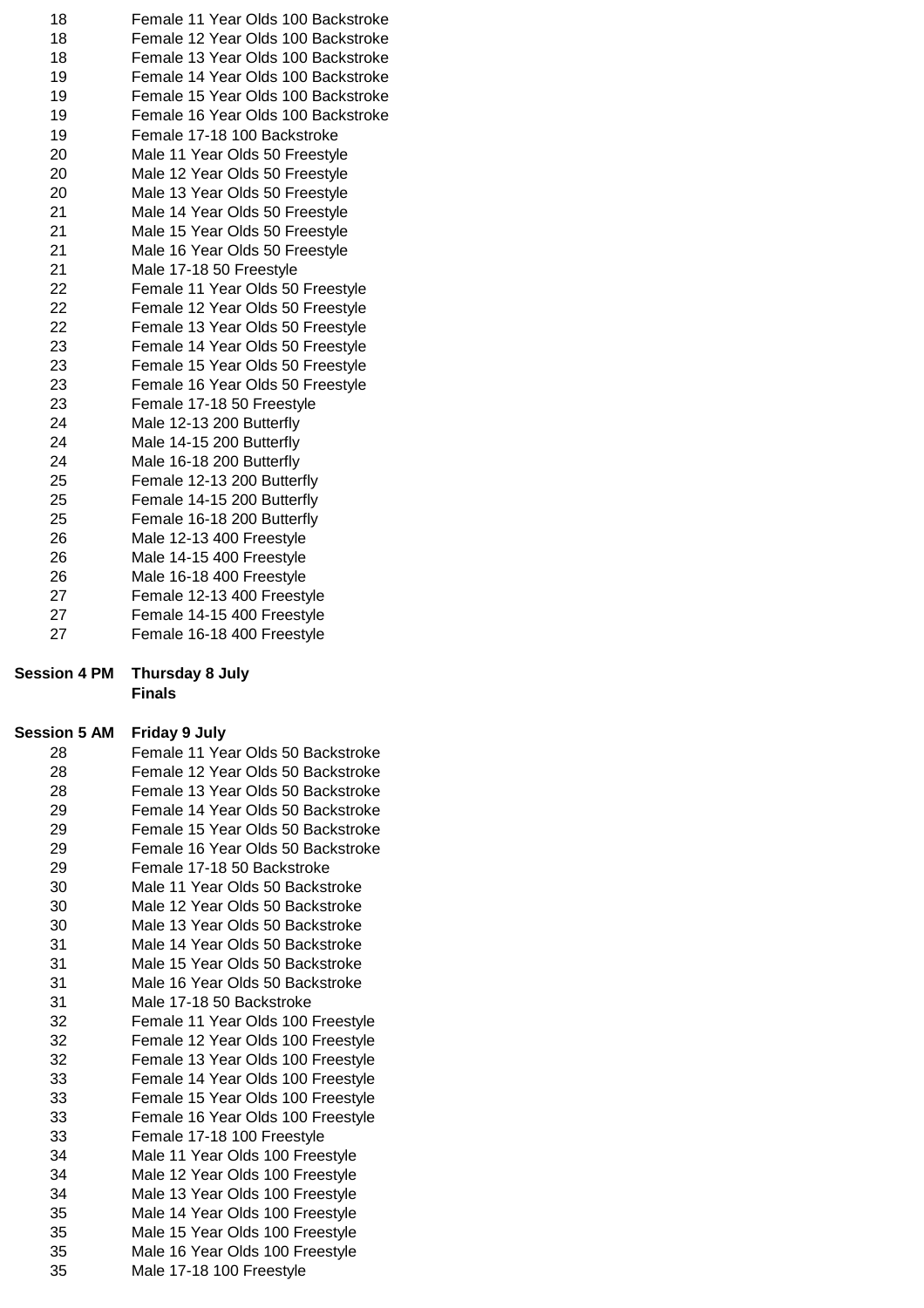| 36<br>36<br>36<br>37<br>37<br>37<br>38<br>38<br>38<br>39<br>39<br>39 | Female 12-13 200 Breaststroke<br>Female 14-15 200 Breaststroke<br>Female 16-18 200 Breaststroke<br>Male 12-13 200 Breaststroke<br>Male 14-15 200 Breaststroke<br>Male 16-18 200 Breaststroke<br>Female 12-13 1500 Freestyle<br>Female 14-15 1500 Freestyle<br>Female 16-18 1500 Freestyle<br>Male 12-13 800 Freestyle<br>Male 14-15 800 Freestyle<br>Male 16-18 800 Freestyle |
|----------------------------------------------------------------------|-------------------------------------------------------------------------------------------------------------------------------------------------------------------------------------------------------------------------------------------------------------------------------------------------------------------------------------------------------------------------------|
| <b>Session 6 PM</b>                                                  | <b>Friday 9 July</b><br><b>Finals</b>                                                                                                                                                                                                                                                                                                                                         |
| <b>Session 7 AM</b>                                                  | Saturday 10 July                                                                                                                                                                                                                                                                                                                                                              |
| 40<br>40                                                             | Male 11 Year Olds 200 Freestyle<br>Male 12 Year Olds 200 Freestyle                                                                                                                                                                                                                                                                                                            |
| 40                                                                   | Male 13 Year Olds 200 Freestyle                                                                                                                                                                                                                                                                                                                                               |
| 41                                                                   | Male 14 Year Olds 200 Freestyle                                                                                                                                                                                                                                                                                                                                               |
| 41                                                                   | Male 15 Year Olds 200 Freestyle                                                                                                                                                                                                                                                                                                                                               |
| 41                                                                   | Male 16 Year Olds 200 Freestyle                                                                                                                                                                                                                                                                                                                                               |
| 41                                                                   | Male 17-18 200 Freestyle                                                                                                                                                                                                                                                                                                                                                      |
| 42                                                                   | Female 11 Year Olds 200 Freestyle                                                                                                                                                                                                                                                                                                                                             |
| 42                                                                   | Female 12 Year Olds 200 Freestyle                                                                                                                                                                                                                                                                                                                                             |
| 42                                                                   | Female 13 Year Olds 200 Freestyle                                                                                                                                                                                                                                                                                                                                             |
| 43                                                                   | Female 14 Year Olds 200 Freestyle                                                                                                                                                                                                                                                                                                                                             |
| 43                                                                   | Female 15 Year Olds 200 Freestyle                                                                                                                                                                                                                                                                                                                                             |
| 43                                                                   | Female 16 Year Olds 200 Freestyle                                                                                                                                                                                                                                                                                                                                             |
| 43                                                                   | Female 17-18 200 Freestyle                                                                                                                                                                                                                                                                                                                                                    |
| 44                                                                   | Male 12-13 400 IM                                                                                                                                                                                                                                                                                                                                                             |
| 44                                                                   | Male 14-15 400 IM                                                                                                                                                                                                                                                                                                                                                             |
| 44                                                                   | Male 16-18 400 IM                                                                                                                                                                                                                                                                                                                                                             |
| 45                                                                   | Female 12-13 400 IM                                                                                                                                                                                                                                                                                                                                                           |
| 45                                                                   | Female 14-15 400 IM                                                                                                                                                                                                                                                                                                                                                           |
| 45                                                                   | Female 16-18 400 IM                                                                                                                                                                                                                                                                                                                                                           |
| 46<br>46                                                             | Male 11 Year Olds 100 Breaststroke<br>Male 12 Year Olds 100 Breaststroke                                                                                                                                                                                                                                                                                                      |
| 46                                                                   | Male 13 Year Olds 100 Breaststroke                                                                                                                                                                                                                                                                                                                                            |
| 47                                                                   | Male 14 Year Olds 100 Breaststroke                                                                                                                                                                                                                                                                                                                                            |
| 47                                                                   | Male 15 Year Olds 100 Breaststroke                                                                                                                                                                                                                                                                                                                                            |
| 47                                                                   | Male 16 Year Olds 100 Breaststroke                                                                                                                                                                                                                                                                                                                                            |
| 47                                                                   | Male 17-18 100 Breaststroke                                                                                                                                                                                                                                                                                                                                                   |
| 48                                                                   | Female 11 Year Olds 100 Breaststroke                                                                                                                                                                                                                                                                                                                                          |
| 48                                                                   | Female 12 Year Olds 100 Breaststroke                                                                                                                                                                                                                                                                                                                                          |
| 48                                                                   | Female 13 Year Olds 100 Breaststroke                                                                                                                                                                                                                                                                                                                                          |
| 49                                                                   | Female 14 Year Olds 100 Breaststroke                                                                                                                                                                                                                                                                                                                                          |
| 49                                                                   | Female 15 Year Olds 100 Breaststroke                                                                                                                                                                                                                                                                                                                                          |
| 49                                                                   | Female 16 Year Olds 100 Breaststroke                                                                                                                                                                                                                                                                                                                                          |
| 49                                                                   | Female 17-18 100 Breaststroke                                                                                                                                                                                                                                                                                                                                                 |
| 50                                                                   | Male 11 Year Olds 50 Butterfly                                                                                                                                                                                                                                                                                                                                                |
| 50                                                                   | Male 12 Year Olds 50 Butterfly                                                                                                                                                                                                                                                                                                                                                |
| 50<br>51                                                             | Male 13 Year Olds 50 Butterfly                                                                                                                                                                                                                                                                                                                                                |
| 51                                                                   | Male 14 Year Olds 50 Butterfly<br>Male 15 Year Olds 50 Butterfly                                                                                                                                                                                                                                                                                                              |
| 51                                                                   | Male 16 Year Olds 50 Butterfly                                                                                                                                                                                                                                                                                                                                                |
| 51                                                                   | Male 17-18 50 Butterfly                                                                                                                                                                                                                                                                                                                                                       |
| 52                                                                   | Female 11 Year Olds 50 Butterfly                                                                                                                                                                                                                                                                                                                                              |
| 52                                                                   | Female 12 Year Olds 50 Butterfly                                                                                                                                                                                                                                                                                                                                              |
| 52                                                                   | Female 13 Year Olds 50 Butterfly                                                                                                                                                                                                                                                                                                                                              |
| 53                                                                   | Female 14 Year Olds 50 Butterfly                                                                                                                                                                                                                                                                                                                                              |
| 53                                                                   | Female 15 Year Olds 50 Butterfly                                                                                                                                                                                                                                                                                                                                              |
| 53                                                                   | Female 16 Year Olds 50 Butterfly                                                                                                                                                                                                                                                                                                                                              |
| 53                                                                   | Female 17-18 50 Butterfly                                                                                                                                                                                                                                                                                                                                                     |
| 54                                                                   | Female 11 Year Olds 100 IM                                                                                                                                                                                                                                                                                                                                                    |
|                                                                      |                                                                                                                                                                                                                                                                                                                                                                               |